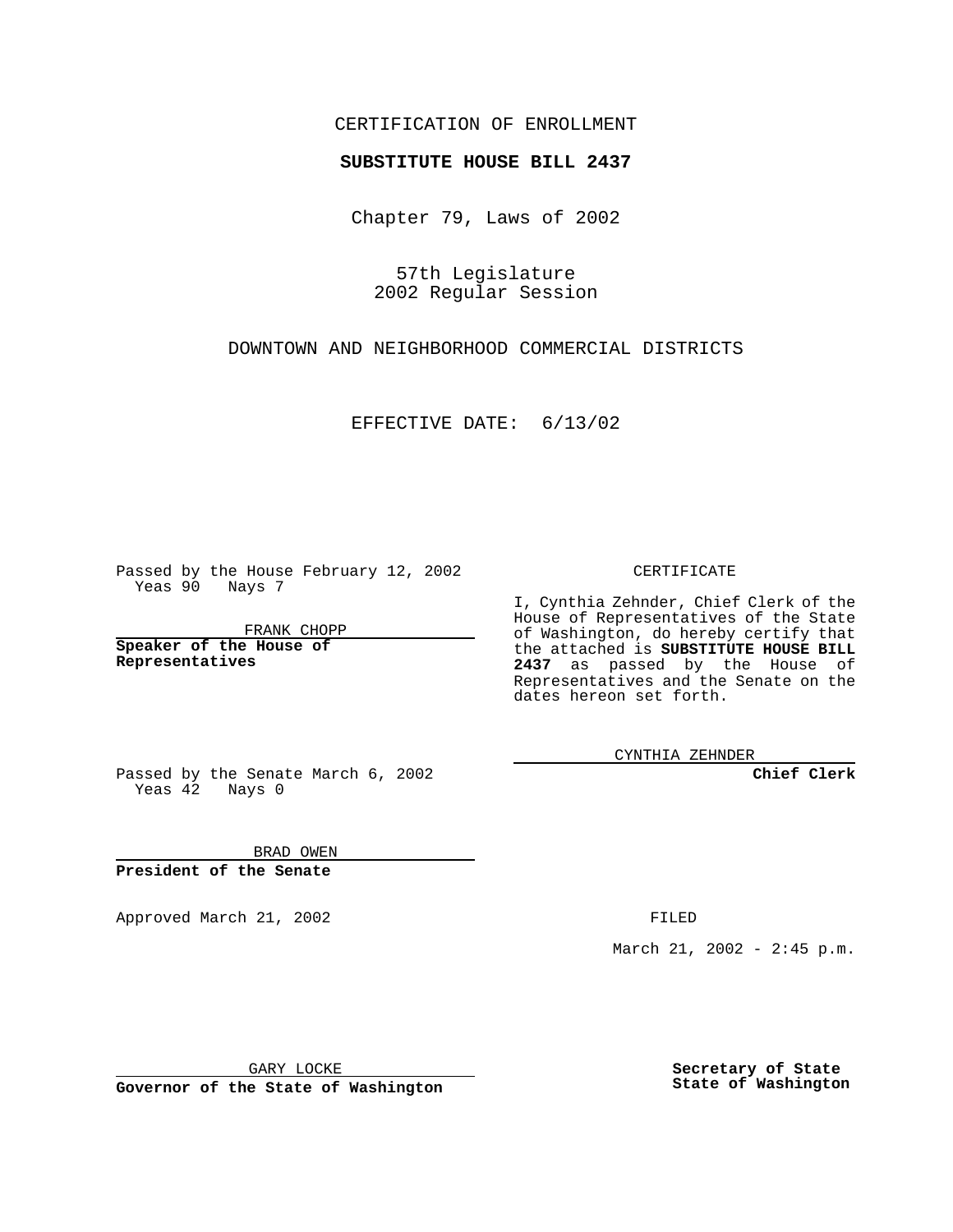## **SUBSTITUTE HOUSE BILL 2437** \_\_\_\_\_\_\_\_\_\_\_\_\_\_\_\_\_\_\_\_\_\_\_\_\_\_\_\_\_\_\_\_\_\_\_\_\_\_\_\_\_\_\_\_\_\_\_

\_\_\_\_\_\_\_\_\_\_\_\_\_\_\_\_\_\_\_\_\_\_\_\_\_\_\_\_\_\_\_\_\_\_\_\_\_\_\_\_\_\_\_\_\_\_\_

Passed Legislature - 2002 Regular Session

## **State of Washington 57th Legislature 2002 Regular Session**

**By** House Committee on Trade & Economic Development (originally sponsored by Representatives Veloria, Talcott, Conway, Darneille, Dunn, Lovick, Chase, Wood, Jackley and Ogden)

Read first time 02/05/2002. Referred to Committee on .

 AN ACT Relating to downtown and neighborhood commercial districts; and adding a new chapter to Title 35 RCW.

BE IT ENACTED BY THE LEGISLATURE OF THE STATE OF WASHINGTON:

NEW SECTION. **Sec. 1.** (1) The legislature finds:

 (a) The continued economic vitality of downtown and neighborhood commercial districts in our state's cities is essential to community preservation, social cohesion, and economic growth;

 (b) In recent years there has been a deterioration of downtown and neighborhood commercial districts in both rural and urban communities due to a shifting population base, changes in the marketplace, and greater competition from suburban shopping malls, discount centers, and 12 through the internet;

 (c) This decline has eroded the ability of businesses and property owners to renovate and enhance their commercial and residential properties;

 (d) In many areas of the state, downtown and neighborhood commercial areas are burdened further by deteriorating buildings, vacant building that cannot be legally occupied, and vacant brownfield infill sites which pose significant health and safety problems to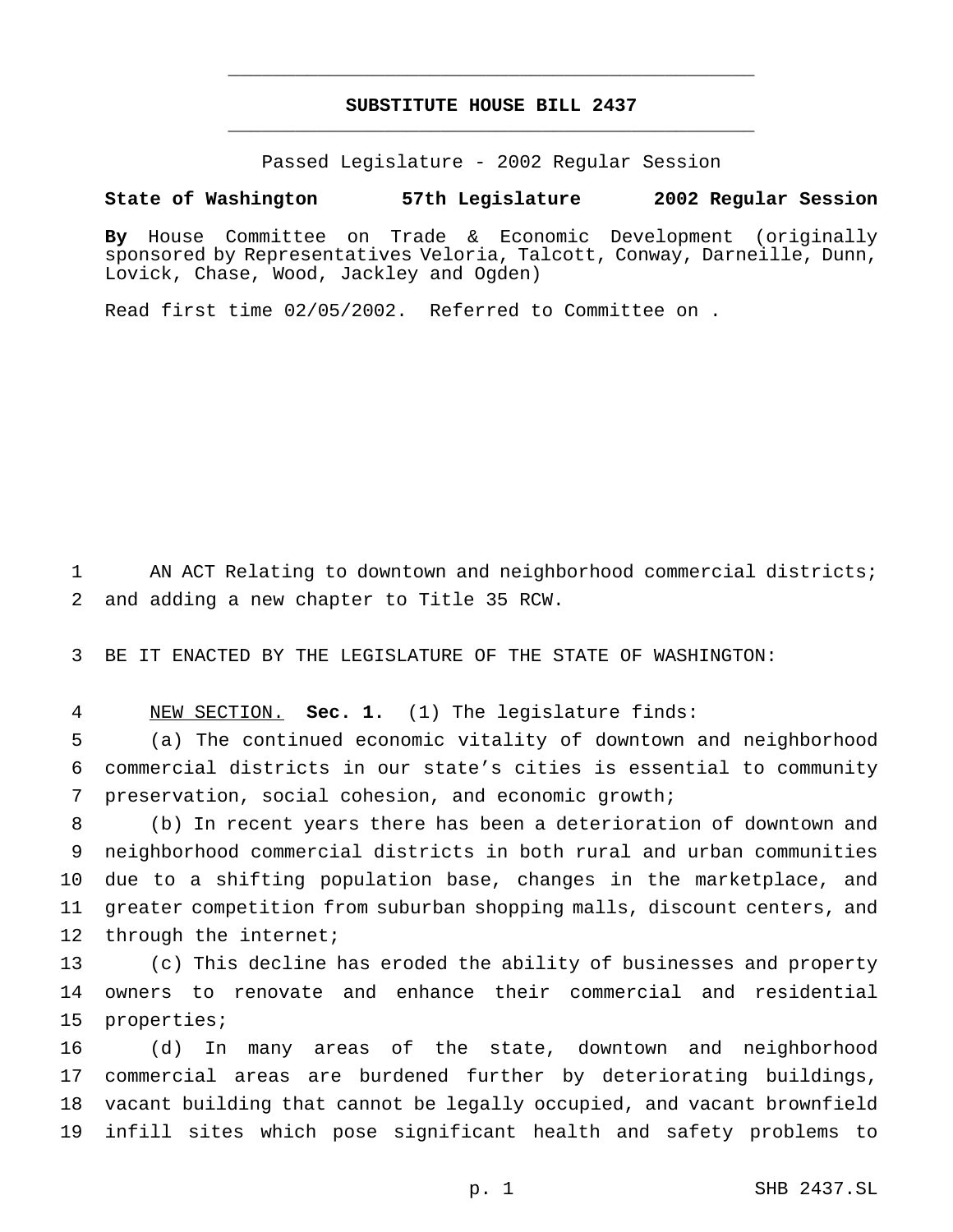tenants and pedestrians, and constitute a significant blight and detrimental impact on the health, safety, and welfare of the community, as well as its economic health;

 (e) Business owners in these districts need to maintain their local economies in order to provide goods and services to adjacent residents, to provide employment opportunities, to restore blighted properties, and to avoid disinvestment and economic dislocations, and have developed downtown and neighborhood commercial district revitalization programs to address these problems; and

 (f) It is in the best interest of the state of Washington to stop the decay of community areas and to promote and facilitate the orderly redevelopment of these areas.

 (2) It is the intent of the legislature to establish a program to: (a) Provide for the allocation of a portion of locally imposed excise taxes to assist local governments in the financing of needed health and safety improvements, public improvements, and other public investments, to encourage private development and to enhance and revitalize neighborhood business districts and downtown areas; and

 (b) Provide technical assistance and training to local governments, business organizations, downtown and neighborhood commercial district organizations, and business and property owners to accomplish community and economic revitalization and development of business districts.

 NEW SECTION. **Sec. 2.** The definitions in this section apply throughout this chapter unless the context clearly requires otherwise. (1) "Local retail sales and use tax" means the tax levied by a city or town under RCW 82.14.030, excluding that portion which a county is entitled to receive under RCW 82.14.030.

 (2) "Local retail sales and use tax increment revenue" means that portion of the local retail sales and use tax collected in each year upon any retail sale or any use of an article of tangible personal property within a downtown or neighborhood commercial district that is in excess of the amount of local retail sales and use tax collected on sales or uses within the downtown or neighborhood commercial district in the year preceding.

 (3) "Downtown or neighborhood commercial district" means (a) an area or areas designated by the legislative authority of a city or town with a population over one hundred thousand and that are typically limited to the pedestrian core area or the central commercial district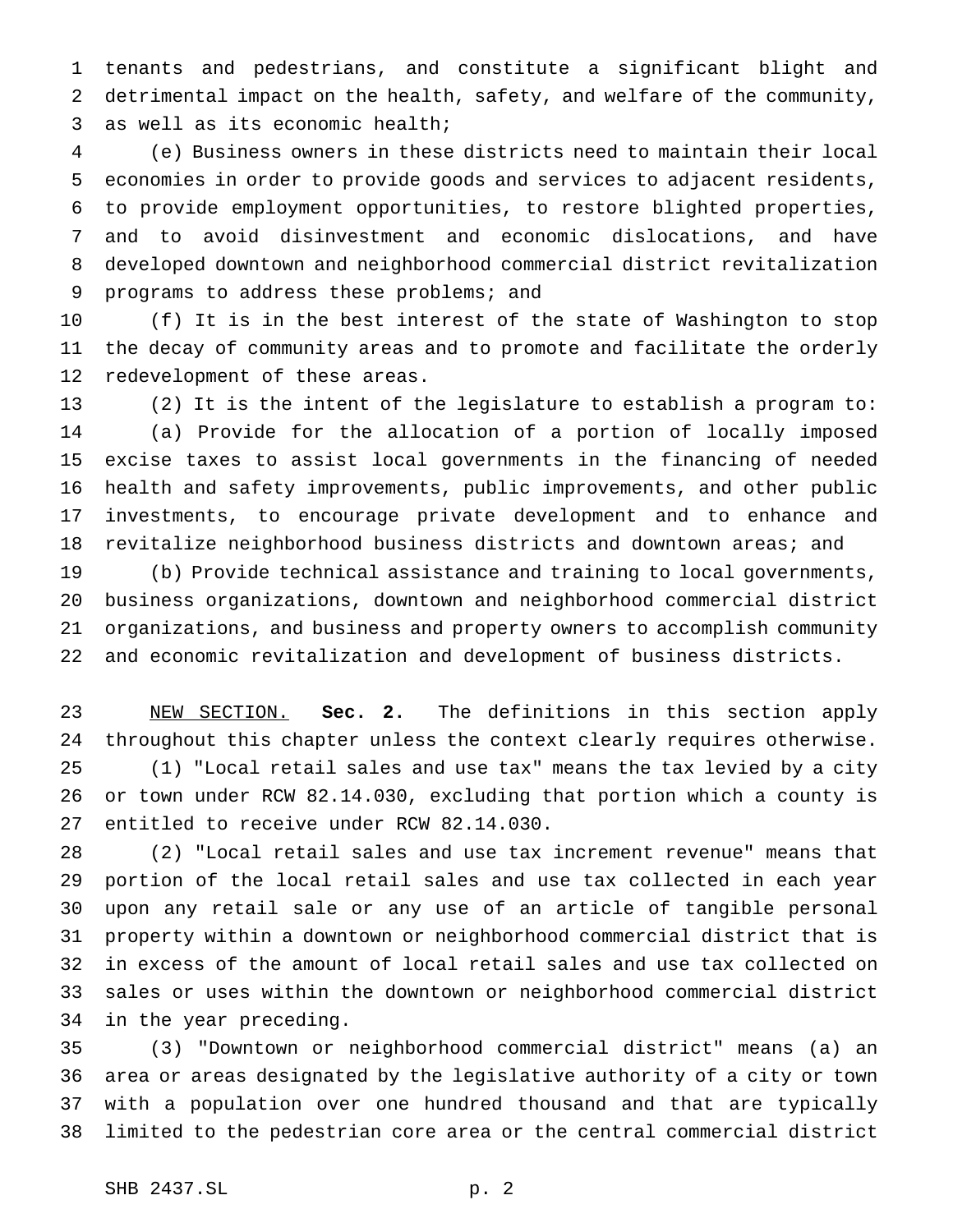and compact business districts that serve specific neighborhoods within the city or town; or (b) commercial areas designated as main street areas by the office of trade and economic development.

(4) "Community revitalization project" means:

 (a) Health and safety improvements authorized to be publicly financed under chapter 35.80 or 35.81 RCW;

 (b) Publicly owned or leased facilities within the jurisdiction of 8 a local government which the sponsor has authority to provide; and

(c) Expenditure for any of the following purposes:

 (i) Providing environmental analysis, professional management, planning, and promotion within a downtown or neighborhood commercial district including the management and promotion of retail trade activities in the district;

 (ii) Providing maintenance and security for common or public areas in the downtown or neighborhood commercial district;

 (iii) Historic preservation activities authorized under RCW 35.21.395; or

 (iv) Project design and planning, land acquisition, site preparation, construction, reconstruction, rehabilitation, improvement, operation, and installation of a public facility; the costs of financing, including interest during construction, legal and other professional services, taxes, and insurance; the costs of complying 23 with this chapter and other applicable law; and the administrative costs reasonably necessary and related to these costs.

 NEW SECTION. **Sec. 3.** Local retail sales and use tax increment revenue, or any portion thereof, may be applied as follows:

 (1) To pay downtown or neighborhood commercial district community revitalization costs;

 (2) To pay into bond redemption funds established to pay the principal and interest on general obligation or revenue bonds issued to finance a downtown or neighborhood commercial district community revitalization project;

 (3) In combination with any other public or private funds available to the city or town for the purposes provided in this section; or

 (4) To pay any combination of costs under subsection (1), (2), or (3) of this section.